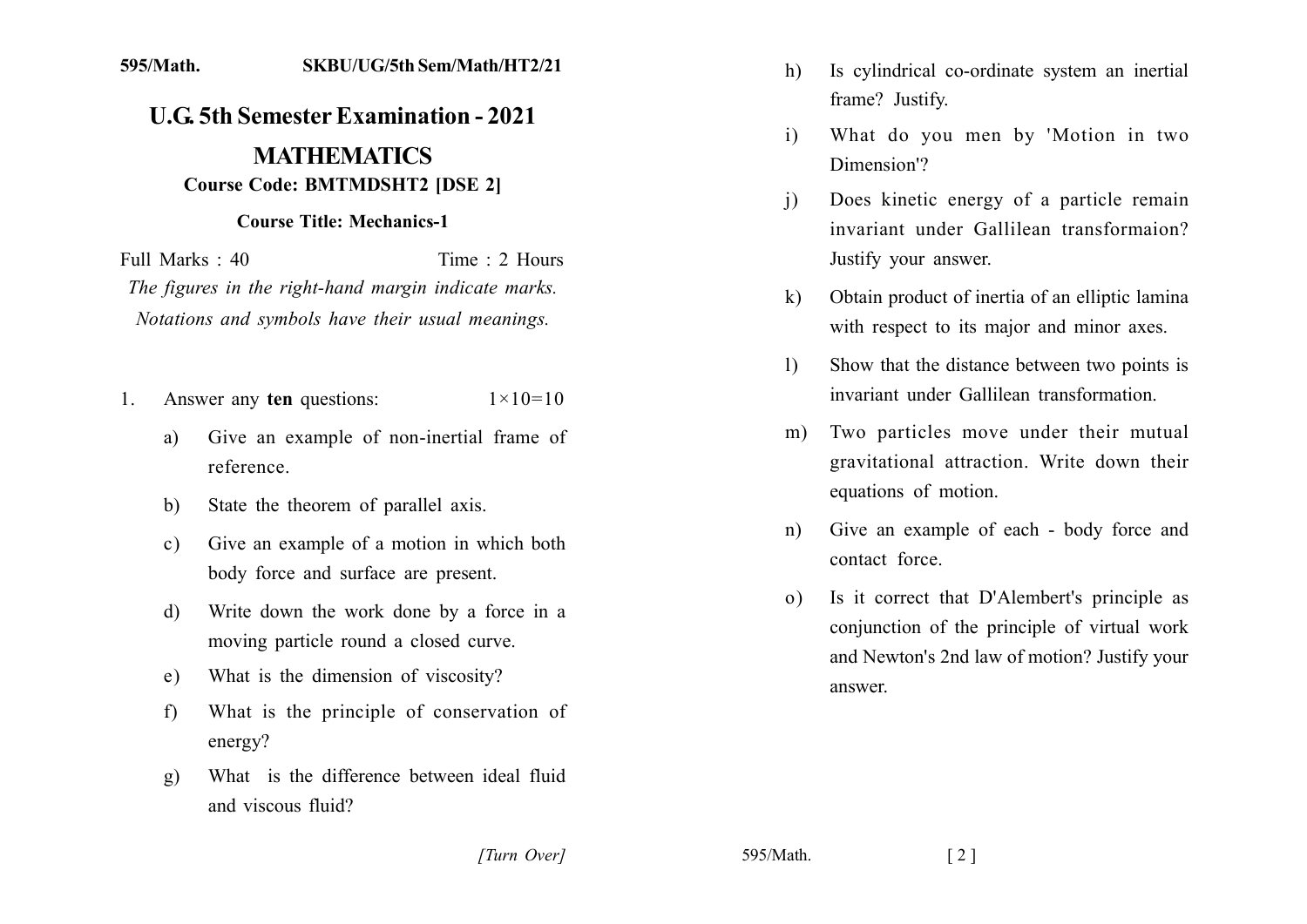- $2_{-}$ Answer any five questions:  $2 \times 5 = 10$ 
	- Deduce the expression for the angular a) momentum of a rigid body relative to the centre of mass
	- Find the inertia matrix of a rectangular plane  $b)$ bounded by  $x = 0$ ,  $x = 2a$ ,  $y = 0$ ,  $y = 2b$ ,  $z = 0$ referred to coordinate axes.
	- Establish 'Newton's first law of motion is a  $c$ ) special case of Newton's second law of motion'
	- What is simple pendulum? Write down its  $\mathbf{d}$ kinetics energy.
	- Establish the relation between the rate of  $e)$ change of angular momentum of a moving particle and the force acting on it.
	- $f$ Give the physical significance of the eigen value's and eigen vectors of the inertia matrix.
	- If the position of the fixed axis is change,  $g)$ then explain briefly wheher there is any change occurs in the expression for kinetic energy of a rigid body moving about the fixed axis.
	- Distinguish between sliding and rolling of a  $h)$ rigid body on a rough surface.

 $\begin{bmatrix} 3 \end{bmatrix}$ 

- $3<sub>1</sub>$ Answer any two questions:  $5 \times 2 = 10$ 
	- A uniform solid cylinder of mass M and radius a) a is rolled with its axis horizontal up a rough inclined plane by means of constant couple L. Show that for this to be possible, the coefficient of friction must exceed  $\frac{1}{3}$ tan  $\alpha \frac{2}{3} \frac{L \sec \alpha}{\log a}$ , the plane inclined at an angle  $\alpha$  to the horizon.
	- A uniform circular disc is projected up a rough b) inclined plane with velocity V, but no rotation, the plane of the disc being a plane of greatest slope. Show that the disc ceases to slip after

a time 
$$
\frac{V}{g(3\mu\cos\alpha + \sin\alpha)}
$$
;  $\mu$  and  $\infty$  are

respectively the co-efficient of friction and inclination of the plane.

A uniform solid sphere of radius a rolls down  $c)$ an inclined plane rough enough to prevent sliding. Write the equations of the sphere. Find the acceleration of the centre down the plane and show that for pure rolling  $\mu > \frac{2}{7} \tan \alpha$ ;  $\alpha$  being the inclination of the

> plane to the horizontal and  $\mu$ , the co-efficient of function.

 $595/Math$ 

 $[4]$